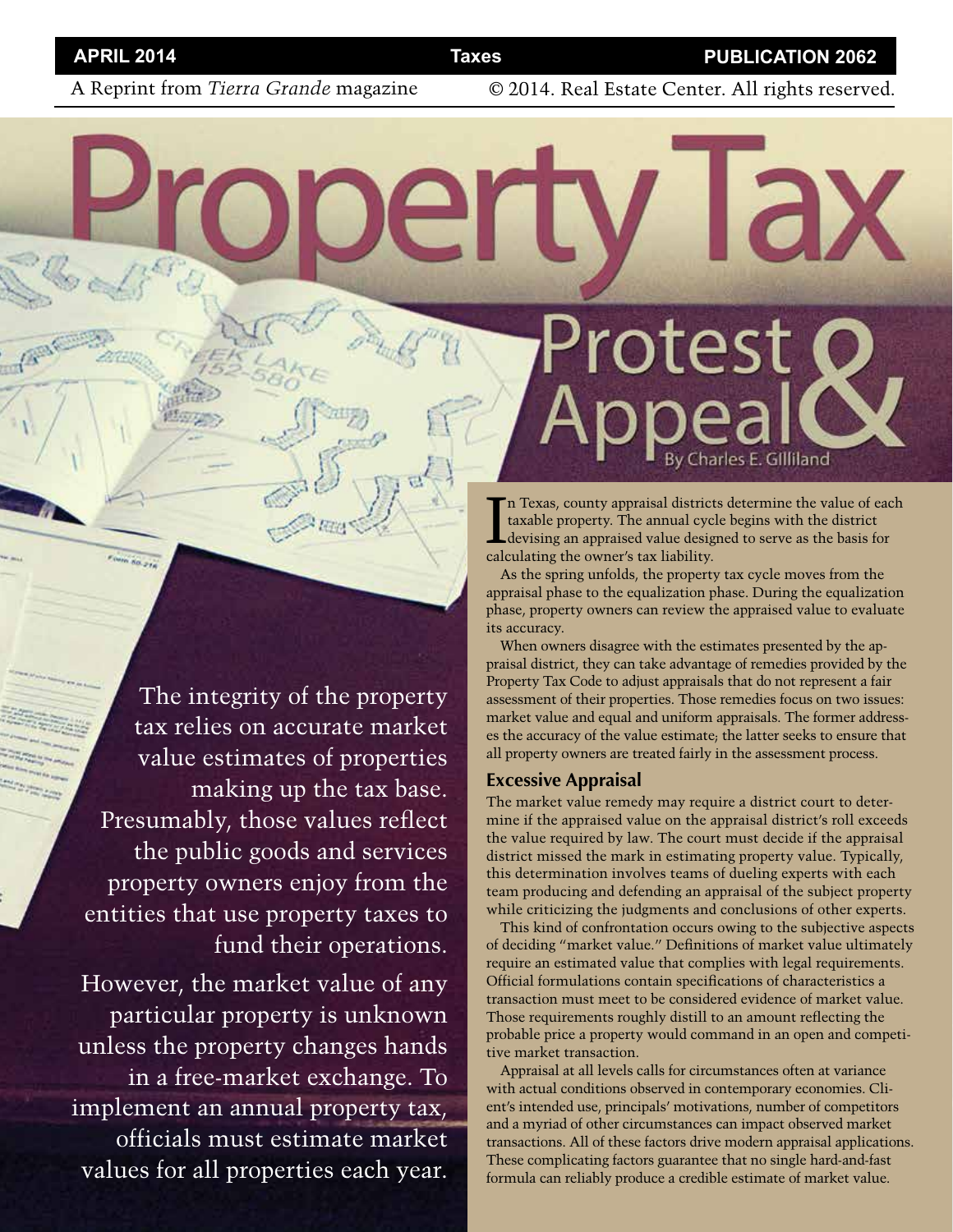Rather than an immutable mathematical algorithm, appraisal is an interpretive art. An appraiser is called upon to skillfully transform market information into an estimate of value for a subject property. That estimate must reflect the realities of the economic and legal environment of that subject property. The results rely on a set of assumptions and interpretations designed to capture those realities.

Clearly, differences in assumptions and interpretations can produce different bottom line estimates. The court must decide which competing analysis most closely approximates the value required by the Property Tax Code. The court might also decide that neither appraisal is correct and, therefore, settle on a different value. The amount specified by the court becomes the value used to determine the property tax liability.

# **Unequal Appraisal**

The Texas Constitution calls for equal and uniform<br>treatment of property owners. That provision proh<br>discriminatory practices in assessing taxes. For ex-<br>ample, currence an assessory appraises cold properties at or. treatment of property owners. That provision prohibits ample, suppose an assessor appraises sold properties at or near their sales price while leaving other properties' taxable values

unchanged. Over time, disparities created by this practice would result in significantly different tax liabilities for similar properties.

The equal and uniform provision allows property owners to protest or appeal when their properties have been appraised by a different standard than other properties. That means that even if the appraisal district value does not exceed market value, an owner can seek relief if the property was

treated differently from other properties in the tax base.

The district court must grant relief when presented with evidence proving that a subject property was appraised unequally. The Property Tax Code specifies the following as evidence of such appraisals:

- the appraisal ratio of the property exceeds by at least 10 percent the median level of appraisal of a reasonable and representative sample of other properties in the appraisal district;
- the appraisal ratio of the property exceeds by at least 10 percent the median level of appraisal of a sample of properties in the appraisal district consisting of a reasonable number of other properties similarly situated to, or of the same general kind or character as, the property subject to the appeal; or
- the appraised value of the property exceeds the median appraised value of a reasonable number of comparable properties appropriately adjusted.

The first two provisions require substantial resources to establish the appraisal ratios of a sample large enough to meet standards of statistical testing. Because of the expense implied by those tests, many unequal appraisal protests and appeals rely on the third option.

Some controversy has arisen concerning this specification of the code, which does not define "reasonable number" and "appropriately adjusted." Instead, the code leaves that determination to analysts preparing studies of sampled properties. Such studies typically examine the appraisals of a set of similar

*Rather than an immutable mathematical algorithm, appraisal is an interpretive art.* 

properties after adjustments are made for differences from the subject. The studies are designed to identify valuation differences between the subject and the sample.

In addition to quarrels over the sample contents and adjustments made, this provision calls for a departure from the market value standard of taxation. Specifically, critics argue that granting relief by reducing the subject's appraised value to the median value of the sample results in an unconstitutional departure from taxation based on market value, which the Texas Constitution requires. In essence, they reason that this provision allows taxpayers to use an artificially low value as the basis for their property tax liability.

In Harris County Appraisal District (HCAD) v. United Investors Realty Trust, the Court of Appeals of Texas, Houston (14th District) addressed these issues. An expert witness for the taxpayer, owner of a neighborhood shopping center, found the median appraisal of a sample of seven comparable properties to be \$62.71 per square foot while the subject property appraisal amounted to \$85.13 per square foot.

The HCAD appraisal of the subject property followed from a recent purchase by United Investors Realty Trust. The sale

> price exceeded the HCAD appraisal by more than 9 percent. Despite these facts, the court found the taxpayer expert's analysis to be compelling evidence of unequal appraisal and reduced the subject taxable value. Responding to HCAD's argument that the result did not reflect the "market value" of the subject as required by the Texas Constitution, the court noted, "If a conflict exists between taxation at market value

and equal and uniform taxation, equal and uniform taxation must prevail."

t first, it might appear that the court condoned an egregious violation of property tax policy by abandoning<br>the market value standard. However, further reflec-<br>tion suggests that the properties making up the sample in the gious violation of property tax policy by abandoning tion suggests that the properties making up the sample in the study had been valued at far less than a valuation based on the United Property sale would justify. The ruling seems to suggest that HCAD may have erred by not raising appraisals on all properties based on the new data point.

However, one sale does not provide conclusive proof that a market has risen. Additional sales at higher values might confirm the increased appraised value and justify a revaluation. Meanwhile, raising one property without raising others would unjustly penalize the owner of that property. The unequal appraisal provision appears to be aimed at avoiding this, even if the property is taxed at a level below market value.

*Dr. Gilliland (c-gilliland@tamu.edu) is a research economist with the Real Estate Center at Texas A&M University.*

# **THE TAKEAWAY**

High effective tax rates in Texas give rise to confrontations between taxpayers and appraisal districts as property owners seek to minimize their tax liabilities. Many of those disagreements will likely continue to focus on unequal appraisal.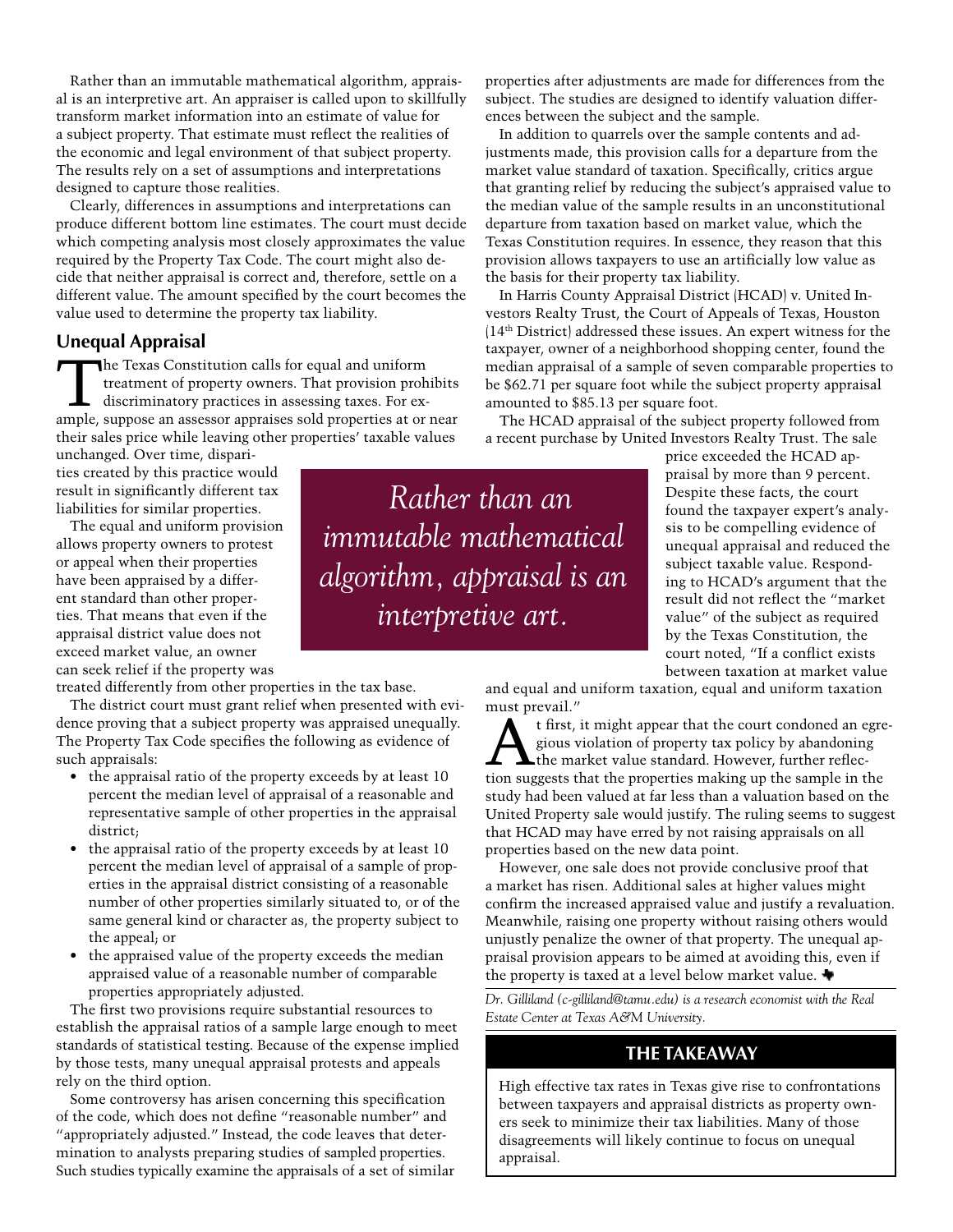

**MAYS BUSINESS SCHOOL**

**Texas A&M University 2115 TAMU College Station, TX 77843-2115** **http://recenter.tamu.edu 979-845-2031**

**Director,** Gary W. Maler; **Chief Economist,** Dr. Mark G. Dotzour; **Communications Director,** David S. Jones; **Managing Editor,** Nancy McQuistion; **Associate Editor,**  Bryan Pope; **Assistant Editor,** Kammy Baumann; **Art Director,** Robert P. Beals II; **Graphic Designer,** JP Beato III; **Circulation Manager,** Mark Baumann; **Typography,** Real Estate Center.

#### **Advisory Committee**

Kimberly Shambley, Dallas, chairman; C. Clark Welder, San Antonio, vice chairman; Mario A. Arriaga, Spring; James Michael Boyd, Houston; Russell Cain, Fort Lavaca; Jacquelyn K. Hawkins, Austin; Ted Nelson, Houston; Doug Roberts, Austin; Ronald C. Wakefield, San Antonio; and Avis Wukasch, Georgetown, ex-officio representing the Texas Real Estate Commission.

*Tierra Grande* (ISSN 1070-0234) is published quarterly by the Real Estate Center at Texas A&M University, College Station, Texas 77843-2115. Subscriptions are free to Texas real estate licensees. Other subscribers, \$20 per year. Views expressed are those of the authors and do not imply endorsement by the Real Estate Center, Mays Business School or Texas A&M University. The Texas A&M University System serves people of all ages, regardless of socioeconomic level, race, color, sex, religion, disability or national origin. Photography/Illustrations: JP Beato III, p. 1.



## **About the Real Estate Center**

The Real Estate Center at Texas A&M University is the nation's largest publicly funded organization devoted to real estate research. The Center was created by the Texas Legislature in 1971 to conduct research on real estate topics to meet the needs of the real estate industry, instructors and the public.

Most of the Center's funding comes from real estate license fees paid by more than 135,000 professionals. A nine-member advisory committee appointed by the governor provides research guidance and approves the budget and plan of work.

Learn more at www.recenter.tamu.edu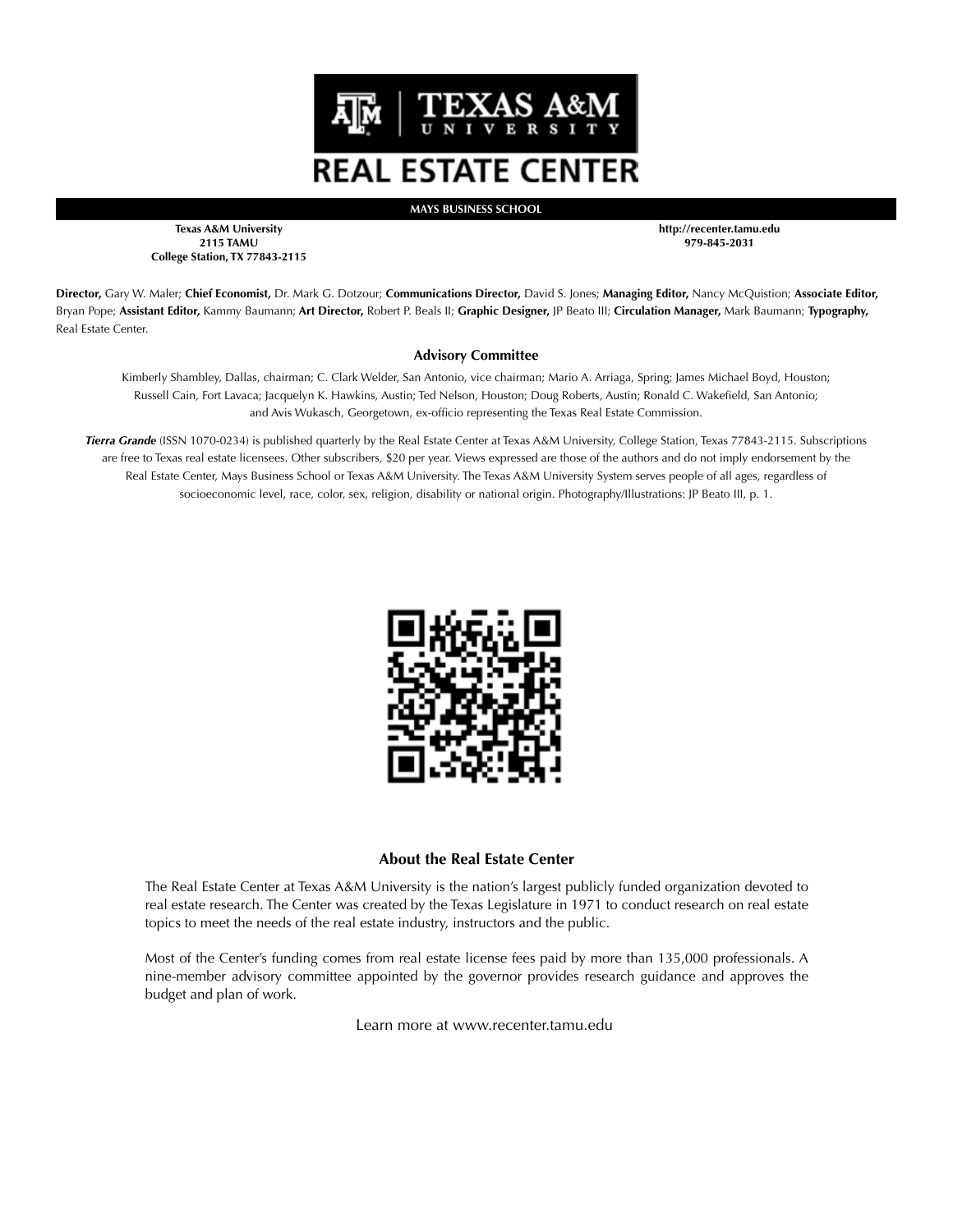# FRAÇKING

You've heard the word. But do you know what it means?

In our newest video, an expert explains it simply and clearly.

Watch Inside Fracking at recenter.tamu.edu/video